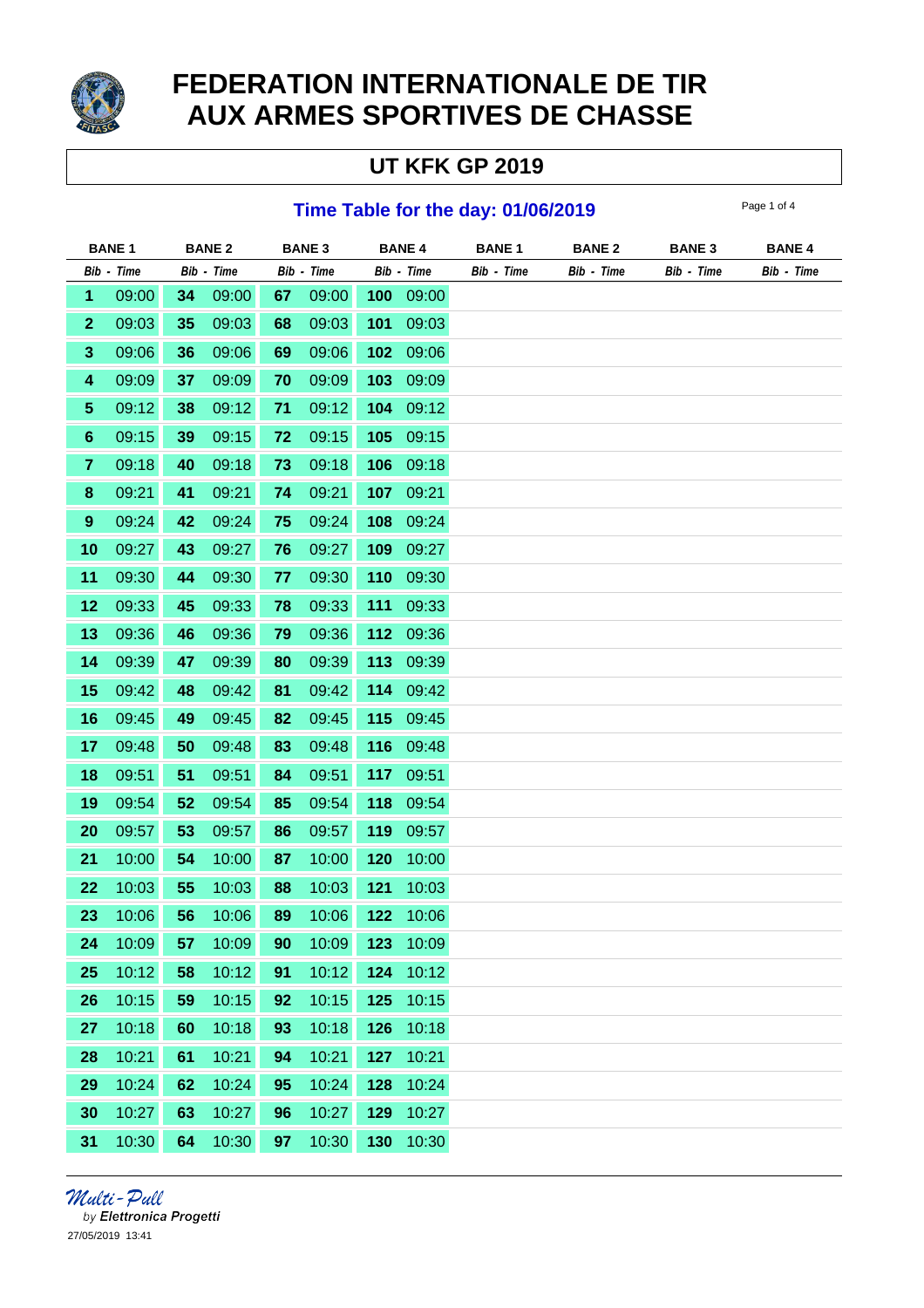## **Time Table for the day: 01/06/2019**

| Page 2 of 4 |  |  |
|-------------|--|--|
|             |  |  |

| <b>BANE1</b> |            |                         | <b>BANE 2</b> |              | <b>BANE 3</b> |           | <b>BANE 4</b> | <b>BANE 1</b> | <b>BANE 2</b> | <b>BANE 3</b> | <b>BANE 4</b> |  |  |
|--------------|------------|-------------------------|---------------|--------------|---------------|-----------|---------------|---------------|---------------|---------------|---------------|--|--|
|              | Bib - Time |                         | Bib - Time    |              | Bib - Time    |           | Bib - Time    | Bib - Time    | Bib - Time    | Bib - Time    | Bib - Time    |  |  |
| 32           | 10:33      | 65                      | 10:33         | 98           | 10:33         | 67        | 10:33         |               |               |               |               |  |  |
| 33           | 10:36      | 66                      | 10:36         | 99           | 10:36         | 68        | 10:36         |               |               |               |               |  |  |
| 100          | 10:39      | $\mathbf{1}$            | 10:39         | 34           | 10:39         | 69        | 10:39         |               |               |               |               |  |  |
| 101          | 10:42      | $\mathbf{2}$            | 10:42         | 35           | 10:42         | 70        | 10:42         |               |               |               |               |  |  |
| 102          | 10:45      | $\mathbf{3}$            | 10:45         | 36           | 10:45         | 71        | 10:45         |               |               |               |               |  |  |
| 103          | 10:48      | $\overline{\mathbf{4}}$ | 10:48         | 37           | 10:48         | <u>72</u> | 10:48         |               |               |               |               |  |  |
| 104          | 10:51      | $5\phantom{.0}$         | 10:51         | 38           | 10:51         | 73        | 10:51         |               |               |               |               |  |  |
| 105          | 10:54      | $6\phantom{1}$          | 10:54         | 39           | 10:54         | 74        | 10:54         |               |               |               |               |  |  |
| <b>106</b>   | 10:57      | $\overline{7}$          | 10:57         | 40           | 10:57         | 75        | 10:57         |               |               |               |               |  |  |
| <b>107</b>   | 11:00      | $\boldsymbol{8}$        | 11:00         | 41           | 11:00         | <b>76</b> | 11:00         |               |               |               |               |  |  |
| <b>108</b>   | 11:03      | 9                       | 11:03         | 42           | 11:03         | 77        | 11:03         |               |               |               |               |  |  |
| <b>109</b>   | 11:06      | 10                      | 11:06         | 43           | 11:06         | 78        | 11:06         |               |               |               |               |  |  |
| 110          | 11:09      | 11                      | 11:09         | 44           | 11:09         | 79        | 11:09         |               |               |               |               |  |  |
| 111          | 11:12      | 12                      | 11:12         | 45           | 11:12         | 80        | 11:12         |               |               |               |               |  |  |
| 112          | 11:15      | 13                      | 11:15         | 46           | 11:15         | 81        | 11:15         |               |               |               |               |  |  |
| 113          | 11:18      | 14                      | 11:18         | 47           | 11:18         | 82        | 11:18         |               |               |               |               |  |  |
| <b>114</b>   | 11:21      | 15                      | 11:21         | 48           | 11:21         | 83        | 11:21         |               |               |               |               |  |  |
| 115          | 11:24      | 16                      | 11:24         | 49           | 11:24         | 84        | 11:24         |               |               |               |               |  |  |
| <b>116</b>   | 11:27      | 17                      | 11:27         | 50           | 11:27         | 85        | 11:27         |               |               |               |               |  |  |
| <b>117</b>   | 11:30      | 18                      | 11:30         | 51           | 11:30         | 86        | 11:30         |               |               |               |               |  |  |
| <b>118</b>   | 11:33      | 19                      | 11:33         | 52           | 11:33         | 87        | 11:33         |               |               |               |               |  |  |
| <b>119</b>   | 11:36      | 20                      | 11:36         | 53           | 11:36         | 88        | 11:36         |               |               |               |               |  |  |
| 120          | 11:39      | 21                      | 11:39         | 54           | 11:39         | 89        | 11:39         |               |               |               |               |  |  |
| 121          | 11:42      | 22                      | 11:42         | 55           | 11:42         | 90        | 11:42         |               |               |               |               |  |  |
| 122          | 11:45      | 23                      | 11:45         | 56           | 11:45         | 91        | 11:45         |               |               |               |               |  |  |
| 123          | 11:48      | 24                      | 11:48         | 57           | 11:48         | 92        | 11:48         |               |               |               |               |  |  |
| 124          | 11:51      | 25                      | 11:51         | 58           | 11:51         | 93        | 11:51         |               |               |               |               |  |  |
| 125          | 11:54      | 26                      | 11:54         | 59           | 11:54         | 94        | 11:54         |               |               |               |               |  |  |
| 126          | 11:57      | 27                      | 11:57         | 60           | 11:57         | 95        | 11:57         |               |               |               |               |  |  |
| 127          | 12:00      | 28                      | 12:00         | 61           | 12:00         | 96        | 12:00         |               |               |               |               |  |  |
| 128          | 12:03      | 29                      | 12:03         | 62           | 12:03         | 97        | 12:03         |               |               |               |               |  |  |
| 129          | 12:06      | 30                      | 12:06         | 63           | 12:06         | 98        | 12:06         |               |               |               |               |  |  |
| <b>130</b>   | 12:09      | 31                      | 12:09         | 64           | 12:09         | 99        | 12:09         |               |               |               |               |  |  |
| 67           | 12:12      | 32                      | 12:12         | 65           | 12:12         | 34        | 12:12         |               |               |               |               |  |  |
| 68           | 12:15      | 33                      | 12:15         | 66           | 12:15         | 35        | 12:15         |               |               |               |               |  |  |
| 69           | 12:18      | 100                     | 12:18         | $\mathbf{1}$ | 12:18         | 36        | 12:18         |               |               |               |               |  |  |

*Multi - Pull*<br>by Elettronica Progetti 27/05/2019 13:41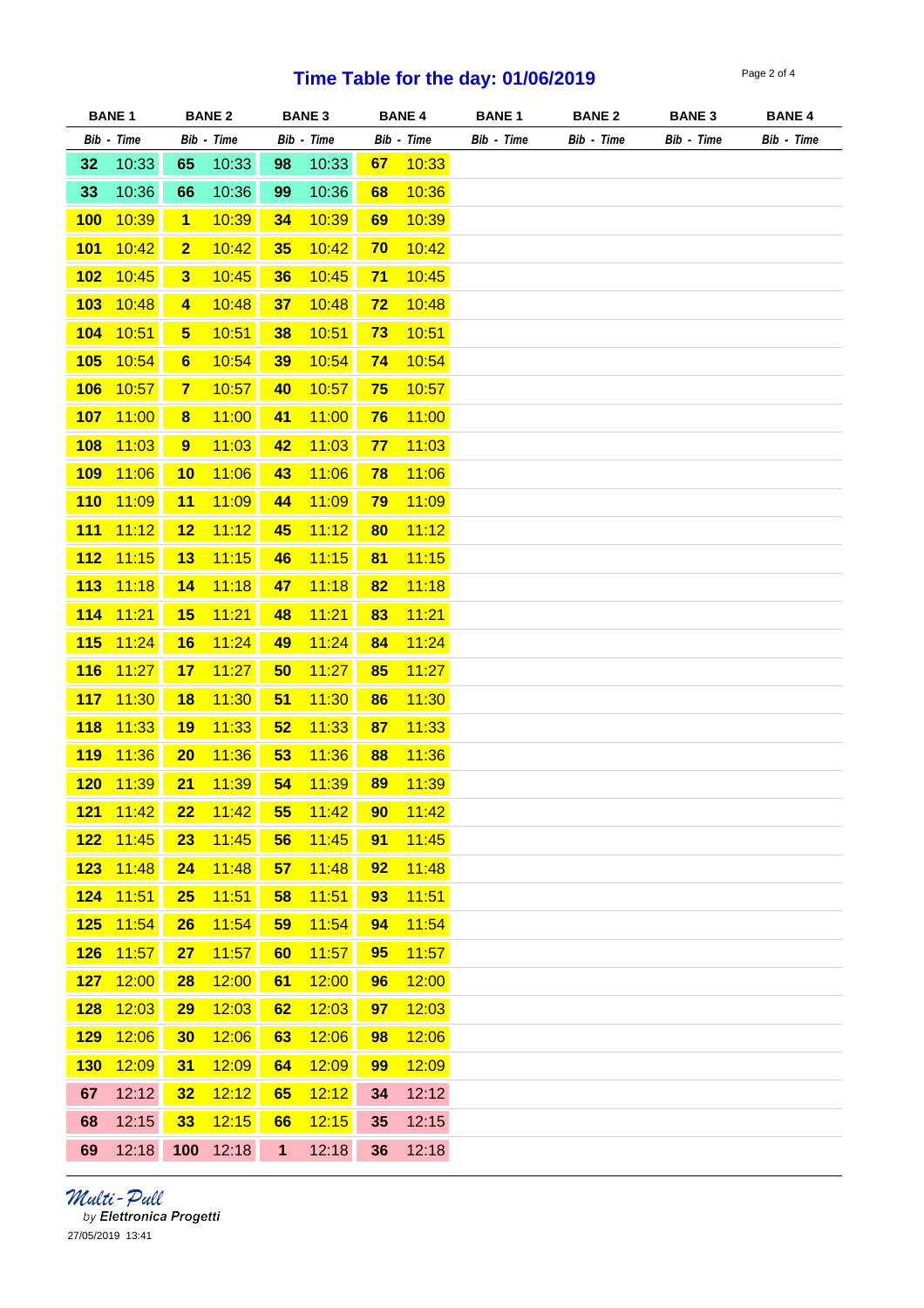## **Time Table for the day: 01/06/2019**

| Page 3 of 4 |  |  |
|-------------|--|--|
|             |  |  |

| <b>BANE 1</b> |            |     | <b>BANE 2</b> |                  | <b>BANE 3</b> |                 | <b>BANE 4</b> | <b>BANE 1</b> | <b>BANE 2</b> | <b>BANE 3</b> | <b>BANE 4</b> |  |
|---------------|------------|-----|---------------|------------------|---------------|-----------------|---------------|---------------|---------------|---------------|---------------|--|
|               | Bib - Time |     | Bib - Time    |                  | Bib - Time    |                 | Bib - Time    | Bib - Time    | Bib - Time    | Bib - Time    | Bib - Time    |  |
| 70            | 12:21      | 101 | 12:21         | $\mathbf{2}$     | 12:21         | 37              | 12:21         |               |               |               |               |  |
| 71            | 12:24      |     | 102 12:24     | $3\phantom{a}$   | 12:24         | 38              | 12:24         |               |               |               |               |  |
| 72            | 12:27      | 103 | 12:27         | 4                | 12:27         | 39              | 12:27         |               |               |               |               |  |
| 73            | 12:30      | 104 | 12:30         | $\sqrt{5}$       | 12:30         | 40              | 12:30         |               |               |               |               |  |
| 74            | 12:33      | 105 | 12:33         | $\boldsymbol{6}$ | 12:33         | 41              | 12:33         |               |               |               |               |  |
| 75            | 12:36      | 106 | 12:36         | $\overline{7}$   | 12:36         | 42              | 12:36         |               |               |               |               |  |
| 76            | 12:39      | 107 | 12:39         | $\boldsymbol{8}$ | 12:39         | 43              | 12:39         |               |               |               |               |  |
| 77            | 12:42      | 108 | 12:42         | 9                | 12:42         | 44              | 12:42         |               |               |               |               |  |
| 78            | 12:45      | 109 | 12:45         | 10               | 12:45         | 45              | 12:45         |               |               |               |               |  |
| 79            | 12:48      | 110 | 12:48         | 11               | 12:48         | 46              | 12:48         |               |               |               |               |  |
| 80            | 12:51      | 111 | 12:51         | 12               | 12:51         | 47              | 12:51         |               |               |               |               |  |
| 81            | 12:54      | 112 | 12:54         | 13               | 12:54         | 48              | 12:54         |               |               |               |               |  |
| 82            | 12:57      | 113 | 12:57         | 14               | 12:57         | 49              | 12:57         |               |               |               |               |  |
| 83            | 13:00      | 114 | 13:00         | 15               | 13:00         | 50              | 13:00         |               |               |               |               |  |
| 84            | 13:03      | 115 | 13:03         | 16               | 13:03         | 51              | 13:03         |               |               |               |               |  |
| 85            | 13:06      | 116 | 13:06         | 17               | 13:06         | 52              | 13:06         |               |               |               |               |  |
| 86            | 13:09      |     | 117 13:09     | 18               | 13:09         | 53              | 13:09         |               |               |               |               |  |
| 87            | 13:12      | 118 | 13:12         | 19               | 13:12         | 54              | 13:12         |               |               |               |               |  |
| 88            | 13:15      | 119 | 13:15         | 20               | 13:15         | 55              | 13:15         |               |               |               |               |  |
| 89            | 13:18      | 120 | 13:18         | 21               | 13:18         | 56              | 13:18         |               |               |               |               |  |
| 90            | 13:21      | 121 | 13:21         | 22               | 13:21         | 57              | 13:21         |               |               |               |               |  |
| 91            | 13:24      | 122 | 13:24         | 23               | 13:24         | 58              | 13:24         |               |               |               |               |  |
| 92            | 13:27      |     | 123 13:27     | 24               | 13:27         | 59              | 13:27         |               |               |               |               |  |
| 93            | 13:30      |     | 124 13:30     | 25               | 13:30         | 60              | 13:30         |               |               |               |               |  |
| 94            | 13:33      | 125 | 13:33         | 26               | 13:33         | 61              | 13:33         |               |               |               |               |  |
| 95            | 13:36      |     | 126 13:36     | 27               | 13:36         | 62              | 13:36         |               |               |               |               |  |
| 96            | 13:39      | 127 | 13:39         | 28               | 13:39         | 63              | 13:39         |               |               |               |               |  |
| 97            | 13:42      |     | 128 13:42     | 29               | 13:42         | 64              | 13:42         |               |               |               |               |  |
| 98            | 13:45      | 129 | 13:45         | 30               | 13:45         | 65              | 13:45         |               |               |               |               |  |
| 99            | 13:48      | 130 | 13:48         | 31               | 13:48         | 66              | 13:48         |               |               |               |               |  |
| 34            | 13:51      | 67  | 13:51         | 32               | 13:51         | 1               | 13:51         |               |               |               |               |  |
| 35            | 13:54      | 68  | 13:54         | 33               | 13:54         | $\mathbf{2}$    | 13:54         |               |               |               |               |  |
| 36            | 13:57      | 69  | 13:57         | 100              | 13:57         | 3               | 13:57         |               |               |               |               |  |
| 37            | 14:00      | 70  | 14:00         | 101              | 14:00         | 4               | 14:00         |               |               |               |               |  |
| 38            | 14:03      | 71  | 14:03         | 102              | 14:03         | 5               | 14:03         |               |               |               |               |  |
| 39            | 14:06      | 72  | 14:06         | 103              | 14:06         | $6\phantom{1}6$ | 14:06         |               |               |               |               |  |

*Multi - Pull*<br>by Elettronica Progetti 27/05/2019 13:41